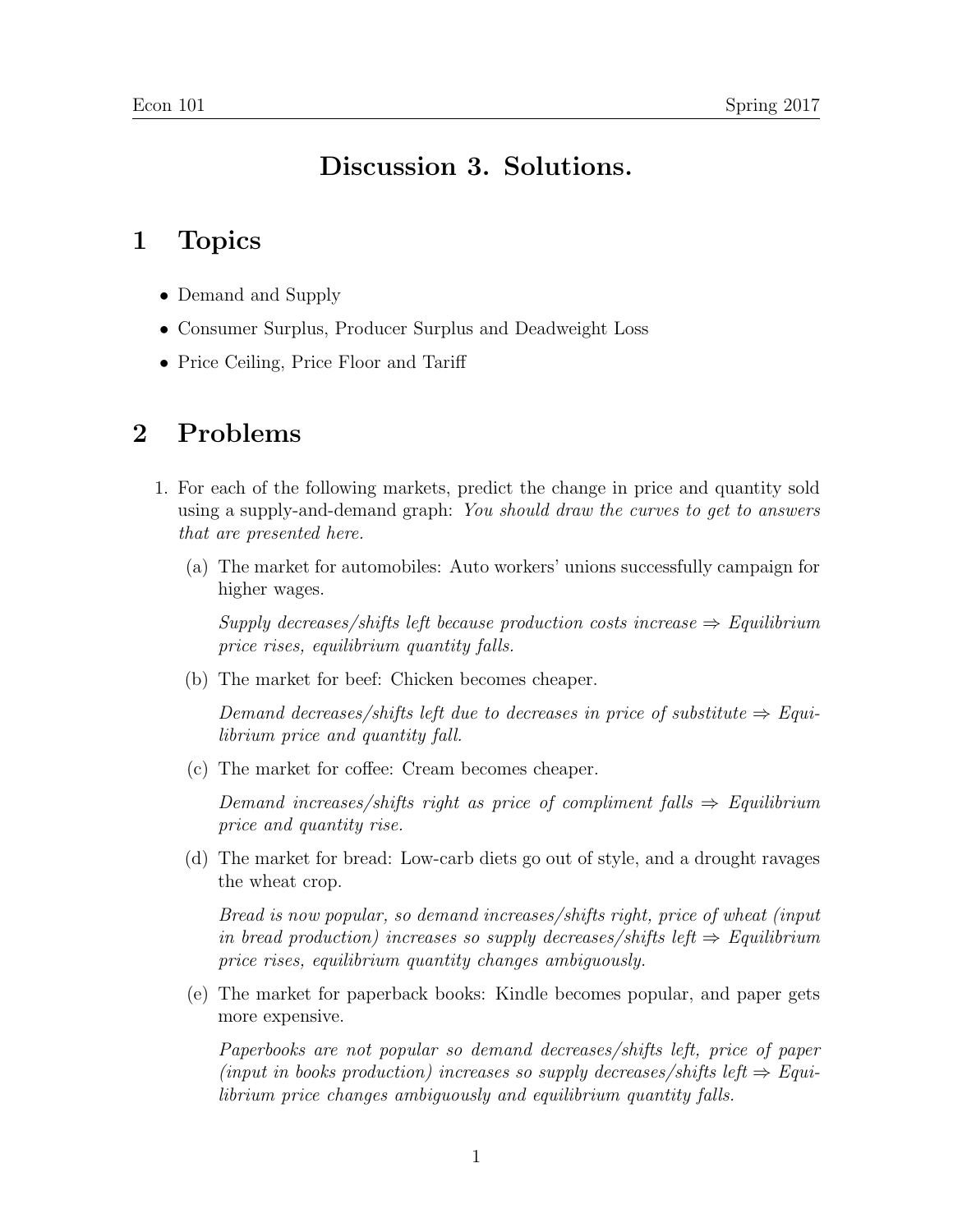- 2. Suppose a serious Zombie virus burst out in a small town in Atlanta recently and Beta-4 antivirus is only known efficient medicine for this disease. Suppose the local demand for Beta-4 before this burst-out was  $P = 250 - 0.5Q$  and the local supply for Beta-4 is  $P = 50 + 0.5Q$ .
	- (a) Before the burst-out of Zombie virus, what was the equilibrium price and quantity of Beta-4 antivirus?

Equate demand and supply:  $250 - 0.5Q = 50 + 0.5Q$  to get  $Q^* = 200$ . Then plug  $Q^*$  into either supply or demand equation to get  $P^* = 150$ .

(b) After the first week of burst-out, the demand for Beta-4 in Atlanta changes to  $P = 1550 - Q$ . Suppose this town could still import Beta-4 from other places in US at its previous price. What was the quantity of Beta-4 imported from other places?

Total quantity demanded at previous price  $P = 150$  would be the solution to  $150 = 1550 - Q_d$ , hence  $Q_d = 1400$ . The quantity supplied at the same price solves  $150 = 50 + 0.5Q_s$ , so  $Q_s = 200$ . Then to fulfill the demand, town  $needs to import Q_d - Q_s = 1400 - 200 = 1200.$ 

(c) Suppose all the long distance transportation was closed after a month of burst-out. Therefore this town cannot buy any Beta-4 from other places. To avoid the rapid growth of price, the local government set up a price ceiling of \$ 250 per unit. What was the quantity of Beta-4 supplied and demanded in the market? How big was the deadweight loss (compared to free market)?

Let's find equilibrium under free market: supply is  $P = 1550 - Q_d$  and demand is  $P = 50 + 0.5Q_s$ . Then equilibrium quantity is  $Q^* = 1000$  and price is  $P^* = 550$ .

Since price ceiling  $(250)$  is lower than equilibrium price under free market, the new price will be exactly the price ceiling. As in previous task, we need to find  $Q_d$  and  $Q_s$  at price ceiling:  $Q_s = 400$ ,  $Q_d = 1300$ .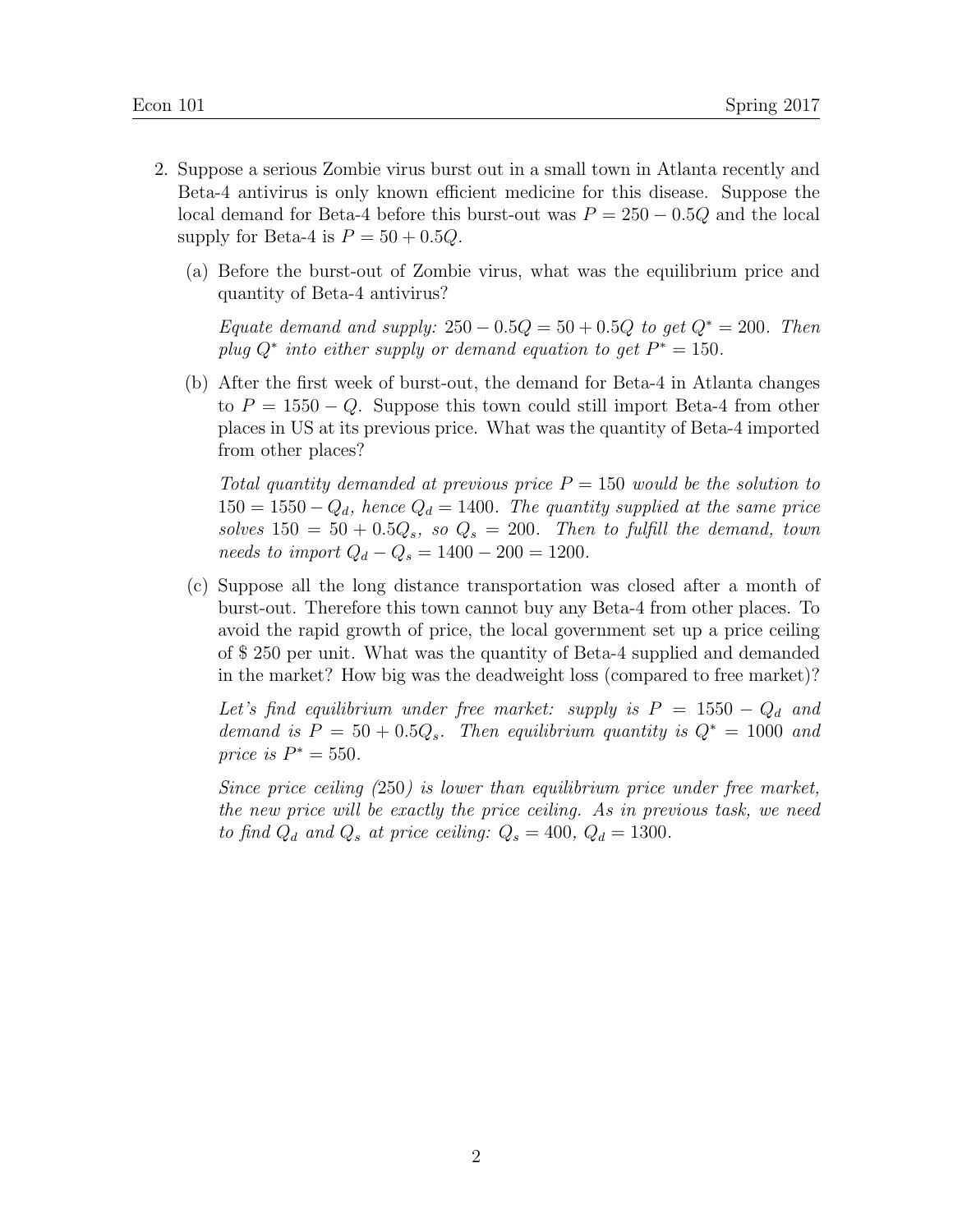

From the graph it is easy to see that to find DWL we also need to find price that solves  $Q_s = 400$ , which is  $P = 1150$ . Then  $DWL = \frac{1}{2}$  $\frac{1}{2}(1150 - 250)$ .  $(1000 - 400) = 270,000.$ 

(d) Suppose local residents use guns to shoot the head of Zombie to protect themselves. In this scenario, what is the most likely relationship between gun and Beta-4 antivirus? (hint: complement or substitute). What is the most likely relationship between Beta-4 antivirus and food supplies?

Since both guns and antivirus are measures of protection, they are substitutes. For example, if price of antivirus becomes to high, people might switch to guns. Food, on the other hand, is complement, because you need both food and antivirus in order to survive and not turn into zombie.

- 3. Consider the pumpkin market in USA. Suppose the domestic demand for pumpkins is given by  $Q = 100 - 2P$ , and the domestic supply is given by  $Q = 2P - 20$ . Consider this market opening up to trade. For simplicity assume the USA is "small" in the pumpkin market, so its presence does not affect the world price.
	- (a) If the world price for pumpkins is \$40, what will be the quantity demanded and supplied in the domestic market? Will the US have excess demand or supply? How large is it? Find consumer and producer surplus. How do they change (qualitatively) compared to the closed market case?

If  $P = 40$ , then  $Q_d = 100 - 2 \cdot 40 = 20$ , and  $Q_s = 2 \cdot 40 - 20 = 60$ . Since  $Q_s > Q_d$  there is excess supply  $Q_s - Q_d = 60 - 20 = 40$  After we plot everything on the graph, it is easy to see that  $CS = \frac{1}{2}$  $\frac{1}{2}(50-40)20 = 100,$  $PS=\frac{1}{2}$  $\frac{1}{2}(40-10)60 = 900$ . CS falls, while PS increases, TS also increases.

Under closed market case we can find equilibrium by setting demand and supply equal:  $100 - 2P = 2P - 20$ , which gives you  $P^* = 30$  and quantity  $Q^* = 40$ . Then  $CS = \frac{1}{2}$  $\frac{1}{2}(50 - 30)40 = 400, PS = \frac{1}{2}$  $\frac{1}{2}(30-10)40=400.$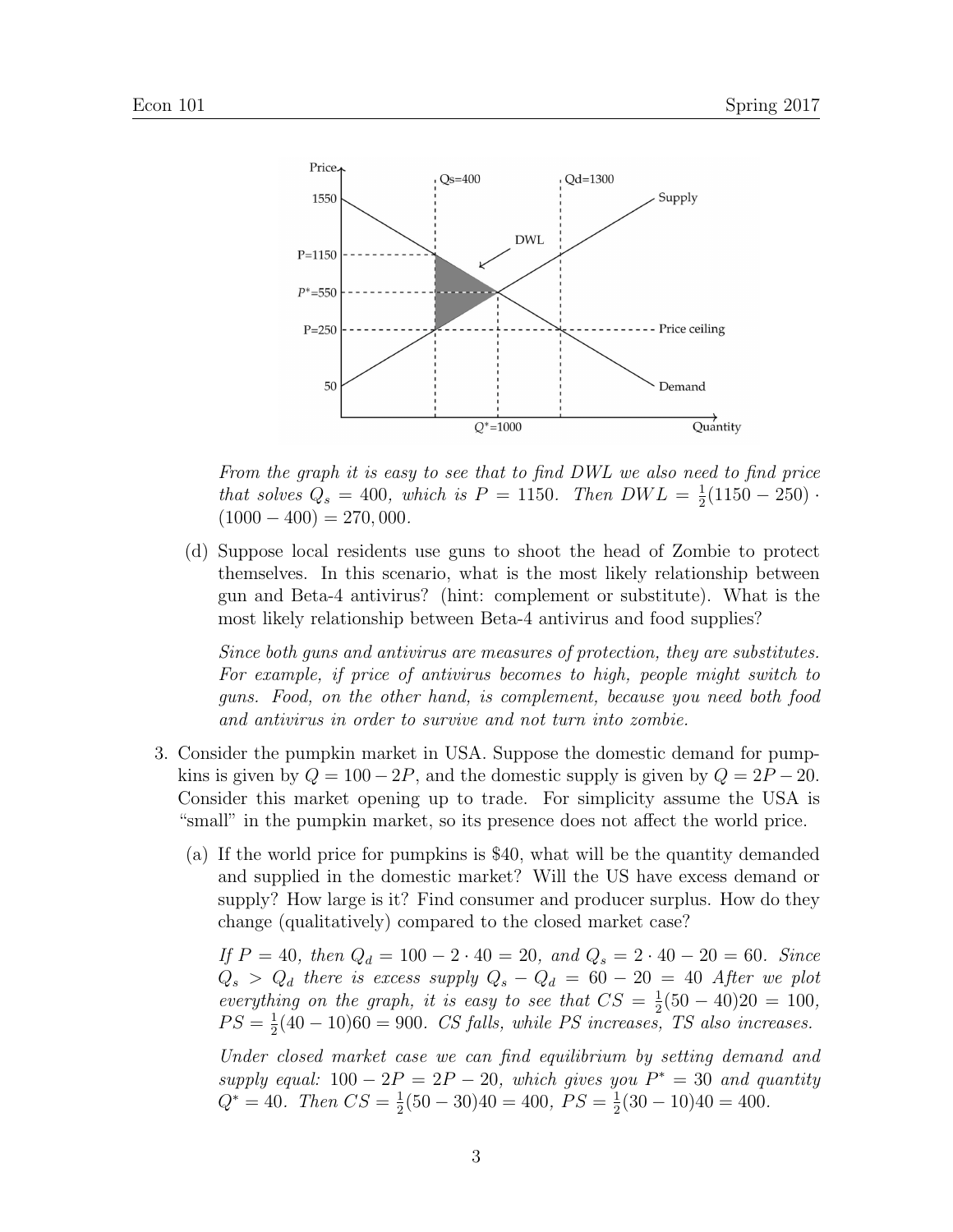

(b) If the world price for pumpkins is \$10, what will be the quantity demanded and supplied in the domestic market? Will the US have excess demand or supply? How large is it? How much will consumer and producer surplus change compared to the closed market case?

At price  $10 Q_s = 0$ , while  $Q_d = 80$ , which generates shortage (excess demand) of 80. Now PS is 0, while  $CS = \frac{1}{2}$  $\frac{1}{2}(50-10)80=1600.$ 



(c) Suppose that the world price for pumpkins is \$10, and now the US government implements a tariff of \$10, then how many pumpkins will be imported? How much revenue is raised for the government? What is the deadweight loss caused by the tariff? Illustrate on a diagram.

Under tariff the effective price is 20\$. Then quantity demanded is 60 and domestic production is 20, so 40 units have to be imported. Then government will raise  $40 \cdot 10 = 400$ .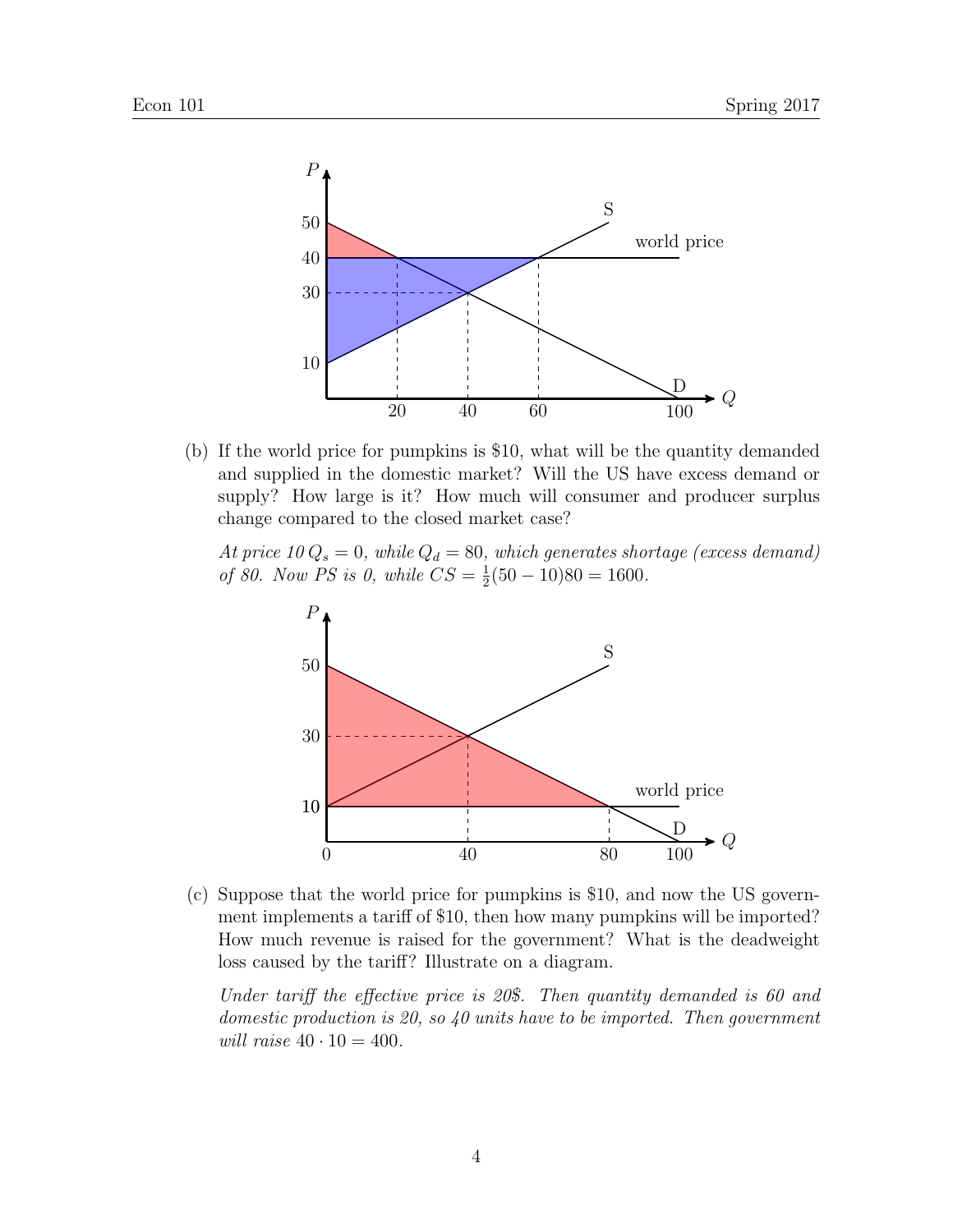

4. The following equations describe consumption of brats in Wisconsin on a given day. The first equation represents the male population, the second one represents the female population.

$$
P = 100 - \frac{1}{4}Q_1
$$

$$
P = 125 - \frac{1}{2}Q_2
$$

- (a) Graph both demand curves side by side.
- (b) Find the market demand equation and graph it next to the others.



First, let's rewrite our demand equations in terms of quantity:

$$
Q_1 = \begin{cases} 400 - 4P, & if P \le 100 \\ 0, & if P > 100 \end{cases}, \qquad Q_2 = \begin{cases} 250 - 2P, & if P \le 125 \\ 0, & if P > 125 \end{cases}.
$$

Then market demand will be